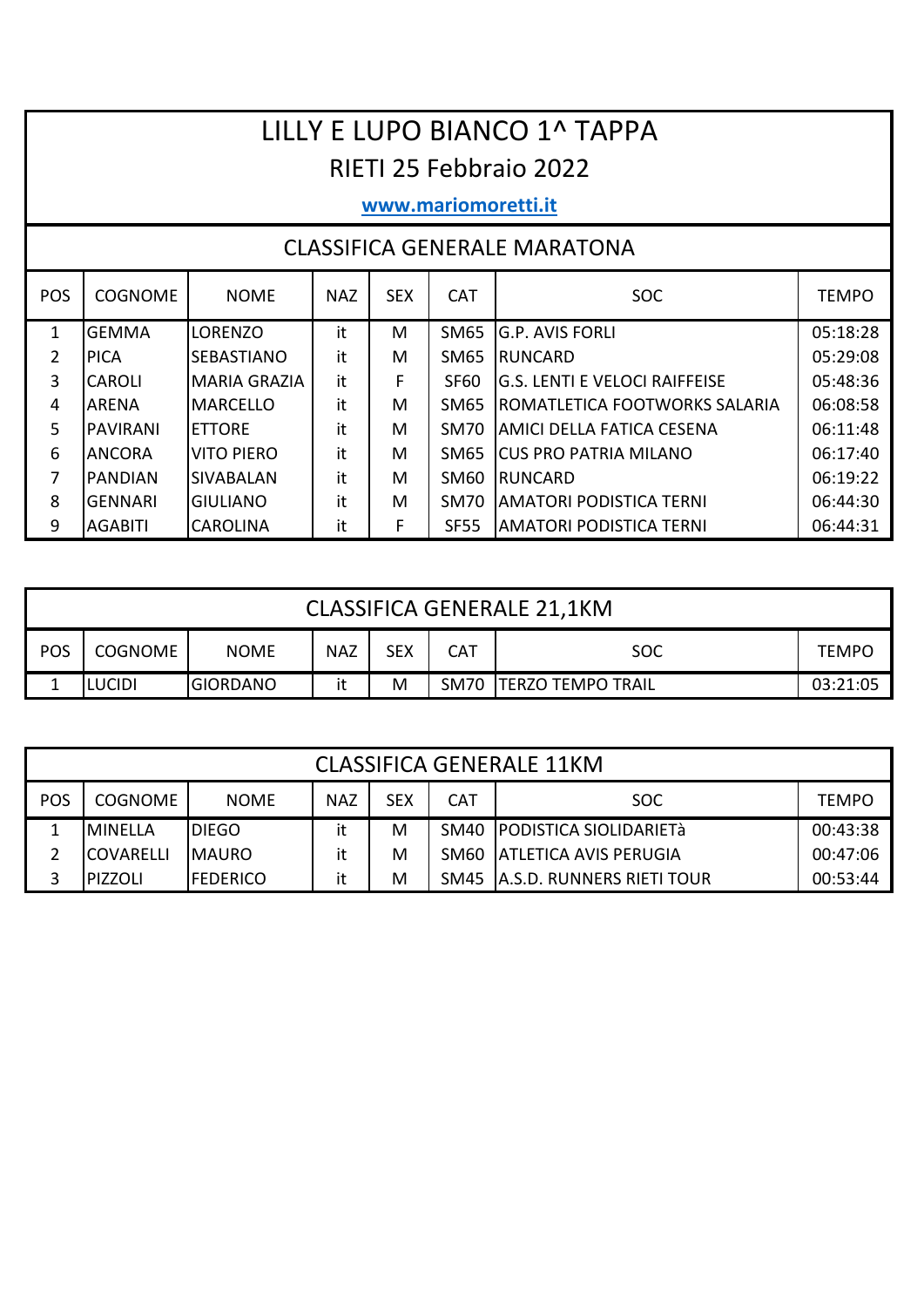|                                                                                                            |                                                                                                |                   |    |   |             | LILLY E LUPO BIANCO 10^ TAPPA          |          |  |  |  |  |  |  |
|------------------------------------------------------------------------------------------------------------|------------------------------------------------------------------------------------------------|-------------------|----|---|-------------|----------------------------------------|----------|--|--|--|--|--|--|
|                                                                                                            | <b>RIETI 6 Marzo 2022</b>                                                                      |                   |    |   |             |                                        |          |  |  |  |  |  |  |
|                                                                                                            | www.mariomoretti.it                                                                            |                   |    |   |             |                                        |          |  |  |  |  |  |  |
| <b>CLASSIFICA GENERALE KM 42,200</b>                                                                       |                                                                                                |                   |    |   |             |                                        |          |  |  |  |  |  |  |
| POS                                                                                                        | <b>SEX</b><br><b>SOC</b><br><b>COGNOME</b><br><b>NOME</b><br><b>NAZ</b><br>CAT<br><b>TEMPO</b> |                   |    |   |             |                                        |          |  |  |  |  |  |  |
| $\mathbf{1}$                                                                                               | <b>ONORATO</b>                                                                                 | <b>GIOVANNI</b>   | it | M | <b>SM70</b> | <b>RUNCARD</b>                         | 04:28:11 |  |  |  |  |  |  |
| $\overline{2}$                                                                                             | <b>PIOBBICO</b>                                                                                | ALESSANDRO        | it | M | <b>SM45</b> | <b>ASSISI RUNNERS ASD</b>              | 04:49:02 |  |  |  |  |  |  |
| 3<br>04:58:50<br><b>RIZZITELLI</b><br><b>MICHELE</b><br><b>SM75</b><br><b>BARLETTA SPORTIVA</b><br>it<br>M |                                                                                                |                   |    |   |             |                                        |          |  |  |  |  |  |  |
| 4                                                                                                          | <b>PICA</b>                                                                                    | <b>SEBASTIANO</b> | it | М | SM65        | <b>RUNCARD</b>                         | 05:41:36 |  |  |  |  |  |  |
| 5                                                                                                          | <b>ARENA</b>                                                                                   | <b>MARCELLO</b>   | it | M | <b>SM65</b> | ROMATLETICA FOOTWORKS SALARIA          | 05:43:44 |  |  |  |  |  |  |
| 6                                                                                                          | <b>GARGANO</b>                                                                                 | <b>ANGELA</b>     | it | F | <b>SF60</b> | <b>BARLETTA SPORTIVA</b>               | 05:54:32 |  |  |  |  |  |  |
| 7                                                                                                          | PAVIRANI                                                                                       | <b>ETTORE</b>     | it | M | <b>SM70</b> | AMICI DELLA FATICA CESENA              | 06:08:58 |  |  |  |  |  |  |
| 8                                                                                                          | <b>TARDIOLI</b>                                                                                | LORENA            | it | F | <b>SF55</b> | A.S.D. G.P. MONTI DELLA TOLFA L'AIRONE | 06:28:56 |  |  |  |  |  |  |
| 9                                                                                                          | DI SABATINO                                                                                    | <b>GIORGIO</b>    | it | M | <b>SM50</b> | A.S.D. G.P. MONTI DELLA TOLFA L'AIRONE | 06:28:57 |  |  |  |  |  |  |
| 10                                                                                                         | <b>GENNARI</b>                                                                                 | <b>GIULIANO</b>   | it | M | <b>SM70</b> | <b>AMATORI PODISTICA TERNI</b>         | 06:35:38 |  |  |  |  |  |  |
| 11                                                                                                         | <b>AGABITI</b>                                                                                 | <b>CAROLINA</b>   | it | F | <b>SF55</b> | <b>AMATORI PODISTICA TERNI</b>         | 06:35:40 |  |  |  |  |  |  |
| 12                                                                                                         | <b>LUCIDI</b>                                                                                  | <b>GIORDANO</b>   | it | M | <b>SM70</b> | <b>TERZO TEMPO TRAIL</b>               | 06:43:02 |  |  |  |  |  |  |
| 13                                                                                                         | <b>PANDIAN</b>                                                                                 | <b>SIVABALAN</b>  | it | M | SM60        | <b>RUNCARD</b>                         | 06:52:20 |  |  |  |  |  |  |
| 14                                                                                                         | <b>ANCORA</b>                                                                                  | <b>VITO PIERO</b> | it | M | <b>SM65</b> | CUS PRO PATRIA MILANO                  | 07:08:02 |  |  |  |  |  |  |

|            | <b>CLASSIFICA GENERALE KM 21,100</b>                                                                       |             |            |            |            |            |              |  |  |  |  |
|------------|------------------------------------------------------------------------------------------------------------|-------------|------------|------------|------------|------------|--------------|--|--|--|--|
| <b>POS</b> | <b>COGNOME</b>                                                                                             | <b>NOME</b> | <b>NAZ</b> | <b>SEX</b> | <b>CAT</b> | <b>SOC</b> | <b>TEMPO</b> |  |  |  |  |
|            | SM <sub>55</sub><br>it<br>M<br><b>ATLETICA UMBERTIDE</b><br><b>RONDINI</b><br>01:51:01<br><b>IFABRIZIO</b> |             |            |            |            |            |              |  |  |  |  |

|     | CLASSIFICA GENERALE KM 14,000                                                                         |  |  |  |  |  |  |  |  |  |  |  |
|-----|-------------------------------------------------------------------------------------------------------|--|--|--|--|--|--|--|--|--|--|--|
| POS | <b>SEX</b><br><b>COGNOME</b><br><b>NOME</b><br><b>NAZ</b><br><b>SOC</b><br><b>CAT</b><br><b>TEMPO</b> |  |  |  |  |  |  |  |  |  |  |  |
|     | SM40<br><b>IPODISTICA SIOLIDARIETA'</b><br>00:57:46<br><b>DIEGO</b><br><b>MINFLLA</b><br>it<br>М      |  |  |  |  |  |  |  |  |  |  |  |
|     | <b>LATLETICA AVIS PERUGIA</b><br><b>IMAURO</b><br>M<br>00:59:08<br><b>ICOVARFLLI</b><br>SM60<br>it    |  |  |  |  |  |  |  |  |  |  |  |
| 3   | ALESSANDRO<br>01:18:59<br>IATLETICA VATICANA A.S.D.<br>м<br><b>IMIZZON</b><br>it<br>SM50              |  |  |  |  |  |  |  |  |  |  |  |

|     | CLASSIFICA GENERALE KM 7,000                                                           |             |            |     |     |     |       |  |  |  |  |  |
|-----|----------------------------------------------------------------------------------------|-------------|------------|-----|-----|-----|-------|--|--|--|--|--|
| POS | <b>COGNOME</b>                                                                         | <b>NOME</b> | <b>NAZ</b> | SEX | CAT | SOC | TEMPO |  |  |  |  |  |
|     | <b>PODISTICA SOLIDARIATA'</b><br>SF<br>00:38:20<br><b>PIOMBO</b><br><b>IRENE</b><br>it |             |            |     |     |     |       |  |  |  |  |  |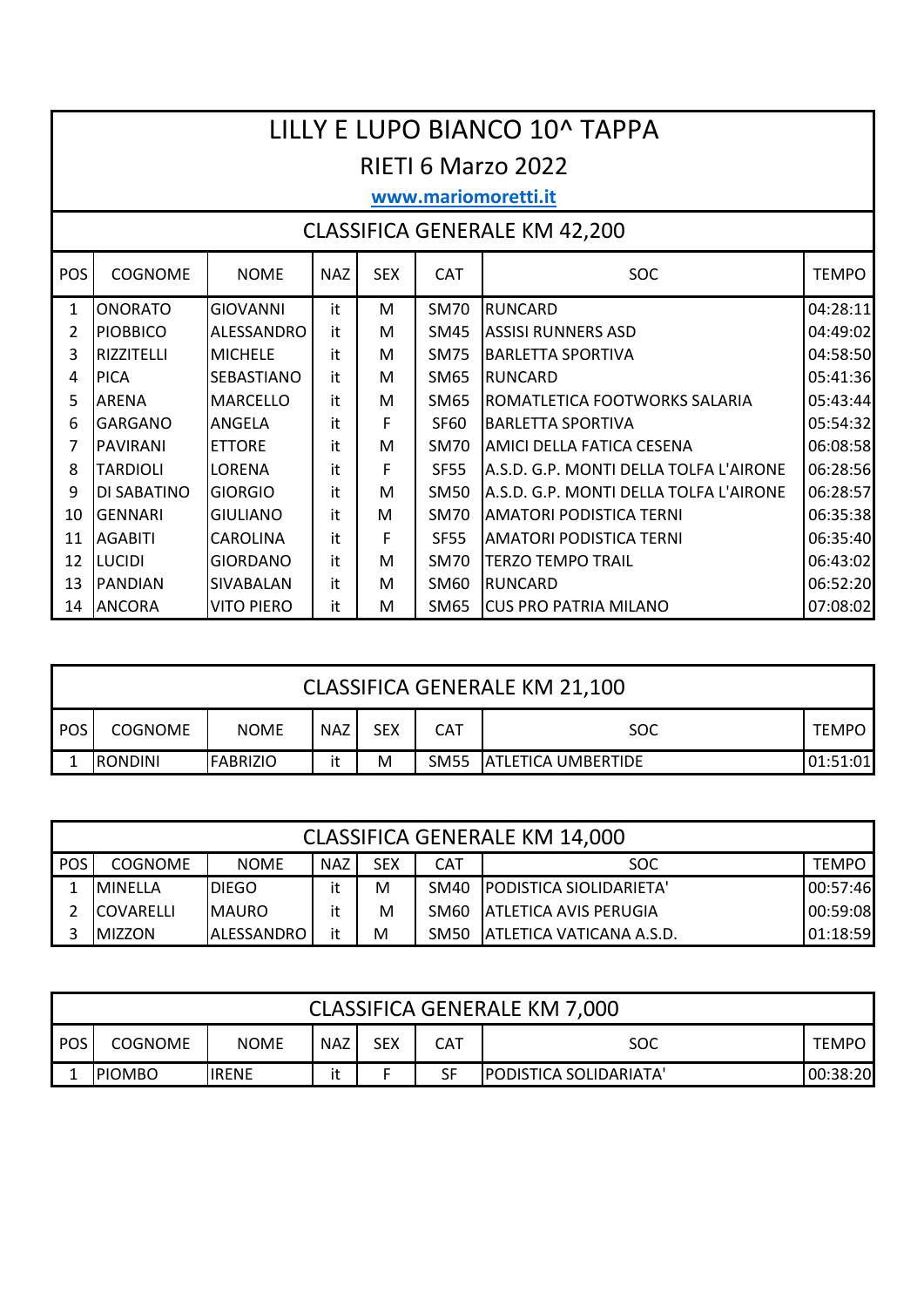|            | LILLY E LUPO BIANCO 2^ TAPPA      |                     |            |            |             |                                             |              |  |  |  |  |  |  |
|------------|-----------------------------------|---------------------|------------|------------|-------------|---------------------------------------------|--------------|--|--|--|--|--|--|
|            | RIETI 26 Febbraio 2022            |                     |            |            |             |                                             |              |  |  |  |  |  |  |
|            | www.mariomoretti.it               |                     |            |            |             |                                             |              |  |  |  |  |  |  |
|            | <b>CLASSIFICA GENERALE 42,2KM</b> |                     |            |            |             |                                             |              |  |  |  |  |  |  |
|            |                                   |                     |            |            |             |                                             |              |  |  |  |  |  |  |
| <b>POS</b> | <b>COGNOME</b>                    | <b>NOME</b>         | <b>NAZ</b> | <b>SEX</b> | <b>CAT</b>  | <b>SOC</b>                                  | <b>TEMPO</b> |  |  |  |  |  |  |
| 1          | <b>TRINCHINI</b>                  | <b>PATRIZIA</b>     | it         | F          | <b>SF55</b> | <b>G.S. CAT SPORT ROMA</b>                  | 05:09:10     |  |  |  |  |  |  |
| 2          | <b>PICA</b>                       | <b>SEBASTIANO</b>   | it         | M          |             | SM65 RUNCARD                                | 05:22:10     |  |  |  |  |  |  |
| 3          | <b>FIORUCCI</b>                   | <b>FAUSTO</b>       | it         | м          |             | SM65 A.S.D. G.P. MONTI DELLA TOLFA L'AIRONE | 05:35:10     |  |  |  |  |  |  |
| 4          | <b>BIGI</b>                       | <b>LUCIANO</b>      | it         | м          |             | SM65 ASD MARATHON ALZHEIMER                 | 05:35:26     |  |  |  |  |  |  |
| 5          | <b>DI SABATINO</b>                | <b>GIORGIO</b>      | it         | м          |             | SM50 A.S.D. G.P. MONTI DELLA TOLFA L'AIRONE | 05:35:27     |  |  |  |  |  |  |
| 6          | <b>ARENA</b>                      | <b>MARCELLO</b>     | it         | м          |             | SM65 ROMATLETICA FOOTWORKS SALARIA          | 05:41:34     |  |  |  |  |  |  |
| 7          | <b>ANCORA</b>                     | <b>VITO PIERO</b>   | it         | М          |             | SM65 CUS PRO PATRIA MILANO                  | 05:55:26     |  |  |  |  |  |  |
| 8          | <b>GEMMA</b>                      | <b>LORENZO</b>      | it         | м          |             | SM65 G.P. AVIS FORLI                        | 05:56:18     |  |  |  |  |  |  |
| 9          | <b>ESPOSITO</b>                   | <b>MONICA</b>       | it         | F          |             | SF60 ASD MARATHON ALZHEIMER                 | 06:03:23     |  |  |  |  |  |  |
| 10         | <b>PAVIRANI</b>                   | <b>ETTORE</b>       | it         | M          |             | SM70 AMICI DELLA FATICA CESENA              | 06:04:33     |  |  |  |  |  |  |
| 11         | <b>CAROLI</b>                     | <b>MARIA GRAZIA</b> | it         | F          |             | SF60 G.S. LENTI E VELOCI RAIFFEISE          | 06:20:08     |  |  |  |  |  |  |
| 12         | <b>PANDIAN</b>                    | <b>SIVABALAN</b>    | it         | M          |             | SM60 RUNCARD                                | 06:52:30     |  |  |  |  |  |  |
| 13         | <b>AGABITI</b>                    | <b>CAROLINA</b>     | it         | F          | <b>SE55</b> | <b>JAMATORI PODISTICA TERNI</b>             | 06:53:02     |  |  |  |  |  |  |
| 14         | <b>GENNARI</b>                    | <b>GIULIANO</b>     | it         | М          |             | SM70 AMATORI PODISTICA TERNI                | 06:53:04     |  |  |  |  |  |  |

|       | <b>CLASSIFICA GENERALE 21,1KM</b>                                                     |  |  |  |  |  |  |  |  |  |  |  |
|-------|---------------------------------------------------------------------------------------|--|--|--|--|--|--|--|--|--|--|--|
| I POS | SEX<br>CAT<br><b>NAZ</b><br>soc<br><b>NOME</b><br><b>COGNOME</b><br><b>TEMPO</b>      |  |  |  |  |  |  |  |  |  |  |  |
|       | SM40   A.S.D. CADDESE MONIQUE GIROD<br>01:35:48<br><b>DIEGO</b><br><b>RAMONI</b><br>M |  |  |  |  |  |  |  |  |  |  |  |

|       | <b>CLASSIFICA GENERALE 13KM</b>                                                         |                        |    |   |  |                             |          |  |  |  |  |
|-------|-----------------------------------------------------------------------------------------|------------------------|----|---|--|-----------------------------|----------|--|--|--|--|
| I POS | <b>SEX</b><br><b>NAZ</b><br>CAT<br>SOC<br><b>COGNOME</b><br><b>NOME</b><br><b>TEMPO</b> |                        |    |   |  |                             |          |  |  |  |  |
|       | <b>ICOVARELLI</b>                                                                       | <b>MAURO</b>           |    | M |  | SM60 ATLETICA AVIS PERUGIA  | 00:57:59 |  |  |  |  |
|       | TANTURRI                                                                                | <b>IMANFREDO MARIA</b> | it | M |  | SM45 IATLETICA AVIS PERUGIA | 01:22:40 |  |  |  |  |

|     | <b>CLASSIFICA GENERALE 8,4KM</b>                                            |                |  |   |  |                       |          |  |  |  |  |
|-----|-----------------------------------------------------------------------------|----------------|--|---|--|-----------------------|----------|--|--|--|--|
| POS | CAT<br>soc<br>SEX<br><b>COGNOME</b><br><b>NOME</b><br>NAZ<br>TEMPO          |                |  |   |  |                       |          |  |  |  |  |
|     | <b>VILLANI</b>                                                              | <b>DANIELE</b> |  | M |  | SM40 IG.S.A. VALSESIA | 00:46:20 |  |  |  |  |
| ำ   | SM35 JAMICI NUOTO RIVA<br><b>ROBERTO</b><br>00:46:21<br><b>CALIARI</b><br>м |                |  |   |  |                       |          |  |  |  |  |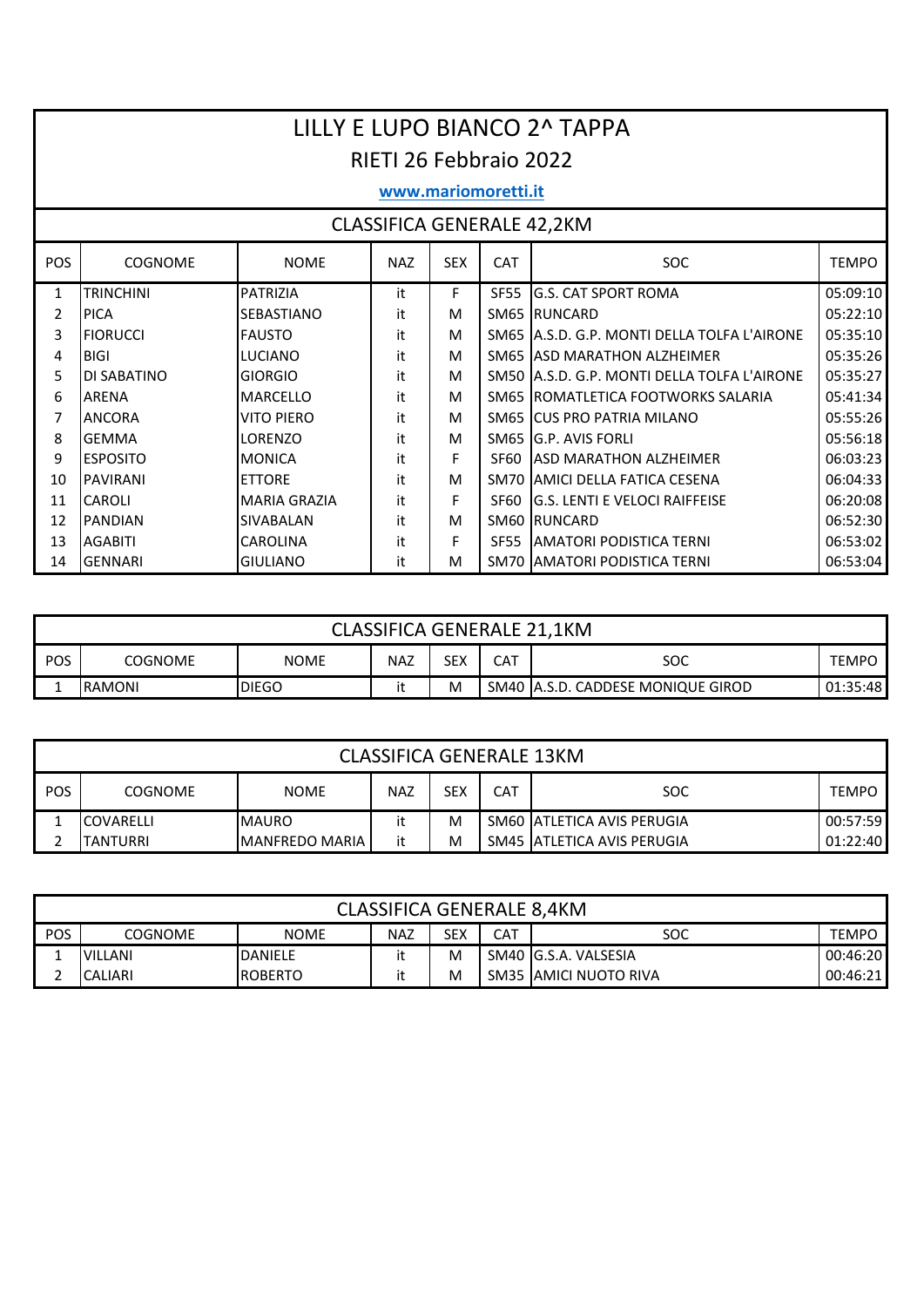|                | LILLY E LUPO BIANCO 3^ TAPPA                                                                   |                          |    |   |             |                                      |          |  |  |  |  |  |  |  |
|----------------|------------------------------------------------------------------------------------------------|--------------------------|----|---|-------------|--------------------------------------|----------|--|--|--|--|--|--|--|
|                |                                                                                                |                          |    |   |             |                                      |          |  |  |  |  |  |  |  |
|                | <b>RIETI 27 Febbraio 2022</b>                                                                  |                          |    |   |             |                                      |          |  |  |  |  |  |  |  |
|                | www.mariomoretti.it                                                                            |                          |    |   |             |                                      |          |  |  |  |  |  |  |  |
|                | <b>CLASSIFICA GENERALE KM 42,200</b>                                                           |                          |    |   |             |                                      |          |  |  |  |  |  |  |  |
| POS            | <b>COGNOME</b><br><b>NAZ</b><br><b>SEX</b><br>CAT<br><b>NOME</b><br><b>SOC</b><br><b>TEMPO</b> |                          |    |   |             |                                      |          |  |  |  |  |  |  |  |
| $\mathbf{1}$   | SORTINO                                                                                        | VALERIA                  | it | F | <b>SF40</b> | NUOVA PODISTICA LATINA               | 03:50:30 |  |  |  |  |  |  |  |
| $\overline{2}$ | <b>TORELLI</b>                                                                                 | <b>GIOVANNI BATTISTA</b> | it | M | SM65        | PODISTICA SOLIDARIETà                | 04:21:25 |  |  |  |  |  |  |  |
| 3              | <b>BIGI</b>                                                                                    | <b>LUCIANO</b>           | it | M | SM65        | <b>ASD MARATHON ALZHEIMER</b>        | 04:43:49 |  |  |  |  |  |  |  |
| $\overline{4}$ | <b>PIOBBICO</b>                                                                                | ALESSANDRO               | it | M | SM45        | <b>ASSISI RUNNERS ASD</b>            | 04:57:20 |  |  |  |  |  |  |  |
| 5              | <b>BORGONCINO</b>                                                                              | <b>MARIA CRISTINA</b>    | it | F | <b>SF55</b> | <b>G.P.BOMPANI GROUP ASD</b>         | 05:17:35 |  |  |  |  |  |  |  |
| 6              | ARENA                                                                                          | <b>MARCELLO</b>          | it | M | SM65        | ROMATLETICA FOOTWORKS SALARIA        | 05:21:19 |  |  |  |  |  |  |  |
| 7              | <b>HASSEMER</b>                                                                                | <b>EUGENIO</b>           | it | м | SM60        | A.S.D. VILLA DE SANCTIS              | 05:38:38 |  |  |  |  |  |  |  |
| 8              | <b>MORETTI</b>                                                                                 | <b>ADONELLA</b>          | it | F | <b>SF60</b> | A.S.P.A. BASTIA                      | 05:47:24 |  |  |  |  |  |  |  |
| 9              | <b>BORIOSI</b>                                                                                 | <b>GUALTIERO</b>         | it | M | SM65        | A.S.P.A. BASTIA                      | 05:47:25 |  |  |  |  |  |  |  |
| 10             | <b>GEMMA</b>                                                                                   | LORENZO                  | it | M | <b>SM65</b> | <b>G.P. AVIS FORLI</b>               | 05:47:52 |  |  |  |  |  |  |  |
| 11             | <b>ANCORA</b>                                                                                  | <b>VITO PIERO</b>        | it | M | SM65        | <b>CUS PRO PATRIA MILANO</b>         | 05:50:32 |  |  |  |  |  |  |  |
| 12             | <b>COMTE</b>                                                                                   | <b>PASCAL</b>            | it | M | SM60        | <b>RUNCARD</b>                       | 05:50:40 |  |  |  |  |  |  |  |
| 13             | <b>ESPRIT</b>                                                                                  | <b>JEAN PIERRE</b>       | it | M | <b>SM50</b> | <b>RUNCARD</b>                       | 05:50:41 |  |  |  |  |  |  |  |
| 14             | <b>PAVIRANI</b>                                                                                | <b>ETTORE</b>            | it | M | <b>SM70</b> | AMICI DELLA FATICA CESENA            | 06:01:12 |  |  |  |  |  |  |  |
| 15             | <b>CAROLI</b>                                                                                  | <b>MARIA GRAZIA</b>      | it | F | <b>SF60</b> | <b>G.S. LENTI E VELOCI RAIFFEISE</b> | 06:21:56 |  |  |  |  |  |  |  |
| 16             | <b>GENNARI</b>                                                                                 | <b>GIULIANO</b>          | it | м | <b>SM70</b> | <b>AMATORI PODISTICA TERNI</b>       | 06:43:14 |  |  |  |  |  |  |  |
| 17             | <b>AGABITI</b>                                                                                 | <b>CAROLINA</b>          | it | F | <b>SF55</b> | <b>AMATORI PODISTICA TERNI</b>       | 06:43:18 |  |  |  |  |  |  |  |
| 18             | <b>PANDIAN</b>                                                                                 | SIVABALAN                | it | M | <b>SM60</b> | <b>RUNCARD</b>                       | 06:44:48 |  |  |  |  |  |  |  |

|     | <b>CLASSIFICA GENERALE KM 28,200</b> |                  |            |            |             |                          |              |  |  |  |  |  |
|-----|--------------------------------------|------------------|------------|------------|-------------|--------------------------|--------------|--|--|--|--|--|
| POS | <b>COGNOME</b>                       | <b>NOME</b>      | <b>NAZ</b> | <b>SEX</b> | <b>CAT</b>  | SOC.                     | <b>TEMPO</b> |  |  |  |  |  |
| 1   | VASSALLO                             | <b>SALVATORE</b> | it         | M          | SM40        | IRINCORRO A.S.D.         | 02:02:36     |  |  |  |  |  |
| 2   | TORNARI                              | <b>MARCO</b>     | it         | M          | <b>SM55</b> | IRINCORRO A.S.D.         | 02:02:37     |  |  |  |  |  |
| 3   | DI NICOLA                            | <b>MAURO</b>     | it         | M          | SM65        | <b>IATL. MONTE MARIO</b> | 02:26:40     |  |  |  |  |  |
| 4   | <b>OLIVIERI</b>                      | ROSARIO          | it         | M          | SM70        | IATL. MONTE MARIO        | 02:34:16     |  |  |  |  |  |
|     | <b>GELLI</b>                         | ALESSANDRO       | it         | M          | <b>SM55</b> | ATL. MONTE MARIO         | 02:34:18     |  |  |  |  |  |
| 6   | <b>BATTISTA</b>                      | <b>PAOLO</b>     | it         | M          | SM50        | NUOVA PODISTICA LATINA   | 03:10:01     |  |  |  |  |  |

|     | <b>CLASSIFICA GENERALE KM 14,200</b>                                                                  |                  |    |   |                  |                                   |          |  |  |  |  |  |
|-----|-------------------------------------------------------------------------------------------------------|------------------|----|---|------------------|-----------------------------------|----------|--|--|--|--|--|
| POS | <b>SEX</b><br><b>COGNOME</b><br><b>NAZ</b><br><b>CAT</b><br><b>SOC</b><br><b>NOME</b><br><b>TEMPO</b> |                  |    |   |                  |                                   |          |  |  |  |  |  |
|     | <b>MINELLA</b>                                                                                        | DIEGO            |    | M | SM40             | PODISTICA SIOLIDARIETà            | 00:58:16 |  |  |  |  |  |
|     | <b>CAROSELLI</b>                                                                                      | <b>CRISTIANO</b> | it | м | <b>SM45</b>      | <b>JA.S.D. RUNNERS SAN GEMINI</b> | 00:58:49 |  |  |  |  |  |
|     | <b>COVARELLI</b>                                                                                      | <b>MAURO</b>     |    | M | SM <sub>60</sub> | <b>JATLETICA AVIS PERUGIA</b>     | 01:01:52 |  |  |  |  |  |
| 4   | TECCA                                                                                                 | <b>CRISTINA</b>  | it | M | <b>SF50</b>      | <b>IRINCORRO A.S.D.</b>           | 01:27:35 |  |  |  |  |  |

|     | <b>CLASSIFICA GENERALE KM 7,200</b>                                       |        |  |  |    |                        |          |  |  |  |  |  |
|-----|---------------------------------------------------------------------------|--------|--|--|----|------------------------|----------|--|--|--|--|--|
| POS | SEX<br><b>NAZ</b><br><b>CAT</b><br>soc<br><b>NOME</b><br>COGNOME<br>TEMPC |        |  |  |    |                        |          |  |  |  |  |  |
| -   | <b>PIMBO</b>                                                              | lirene |  |  | SF | IPODISTICA SOLIDARIATà | 00:42:48 |  |  |  |  |  |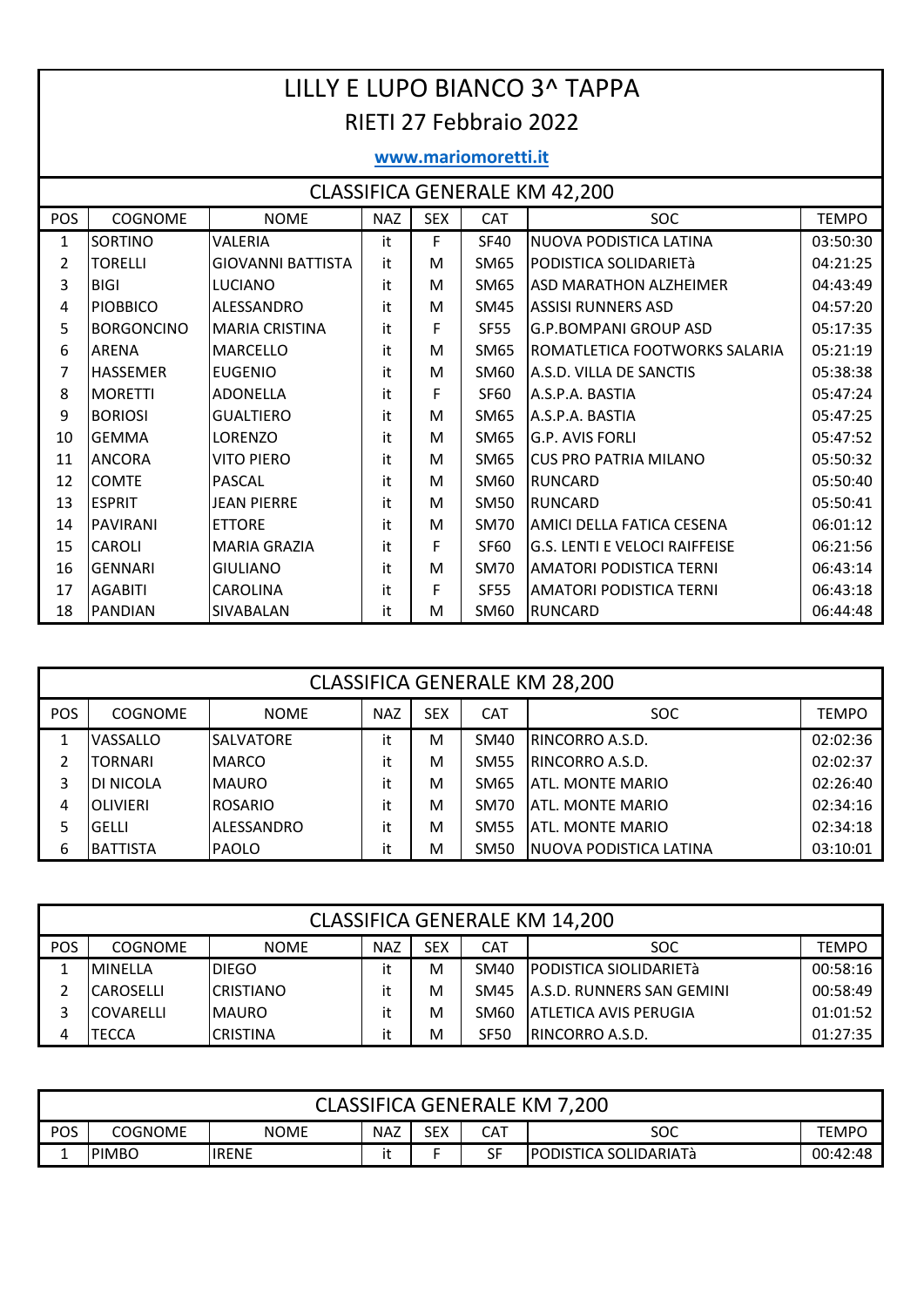# LILLY E LUPO BIANCO 4^ TAPPA RIETI 28 Febbraio 2022

### **www.mariomoretti.it**

| <b>POS</b>   | <b>COGNOME</b>  | <b>NOME</b>         | <b>NAZ</b> | <b>SEX</b> | <b>CAT</b>       | <b>SOC</b>                            | <b>TEMPO</b> |
|--------------|-----------------|---------------------|------------|------------|------------------|---------------------------------------|--------------|
| $\mathbf{1}$ | <b>ARENA</b>    | <b>MARCELLO</b>     | it         | М          |                  | SM65 ROMATLETICA FOOTWORKS SALARIA    | 05:44:38     |
| 2            | <b>ANCORA</b>   | <b>VITO PIERO</b>   | it         | M          |                  | SM65 CUS PRO PATRIA MILANO            | 05:48:58     |
| 3            | <b>IESPRIT</b>  | <b>JEAN PIERRE</b>  | fr         | M          |                  | SM50 RUNCARD                          | 06:17:12     |
| 4            | <b>COMTF</b>    | <b>PASCAL</b>       | fr         | М          |                  | SM60 RUNCARD                          | 06:17:13     |
| 5            | <b>CAROLI</b>   | <b>MARIA GRAZIA</b> | it         | F          | SF60             | <b>IG.S. LENTI E VELOCI RAIFFEISE</b> | 06:20:42     |
| 6            | <b>HASSEMER</b> | <b>EUGENIO</b>      | it         | M          |                  | SM60 A.S.D. VILLA DE SANCTIS          | 06:24:48     |
| 7            | <b>PAVIRANI</b> | <b>ETTORE</b>       | it         | м          |                  | SM70 JAMICI DELLA FATICA CESENA       | 06:29:30     |
| 8            | AGABITI         | <b>CAROLINA</b>     | it         | F          | SF <sub>55</sub> | <b>AMATORI PODISTICA TERNI</b>        | 06:33:38     |
| 9            | <b>GFNNARI</b>  | <b>GIULIANO</b>     | it         | M          |                  | SM70 AMATORI PODISTICA TERNI          | 06:33:39     |
| 10           | <b>PANDIAN</b>  | <b>SIVABALAN</b>    | it         | M          |                  | SM60 RUNCARD                          | 06:43:01     |

|            | CLASSIFICA GENERALE KM 11,000                                                                         |  |  |  |  |  |  |  |  |  |  |  |
|------------|-------------------------------------------------------------------------------------------------------|--|--|--|--|--|--|--|--|--|--|--|
| <b>POS</b> | <b>SEX</b><br><b>NAZ</b><br><b>CAT</b><br><b>COGNOME</b><br><b>NOME</b><br><b>TEMPO</b><br><b>SOC</b> |  |  |  |  |  |  |  |  |  |  |  |
|            | SM60 ATLETICA AVIS PERUGIA<br><b>IMAURO</b><br>Μ<br>00:47:51<br><b>ICOVARELLI</b>                     |  |  |  |  |  |  |  |  |  |  |  |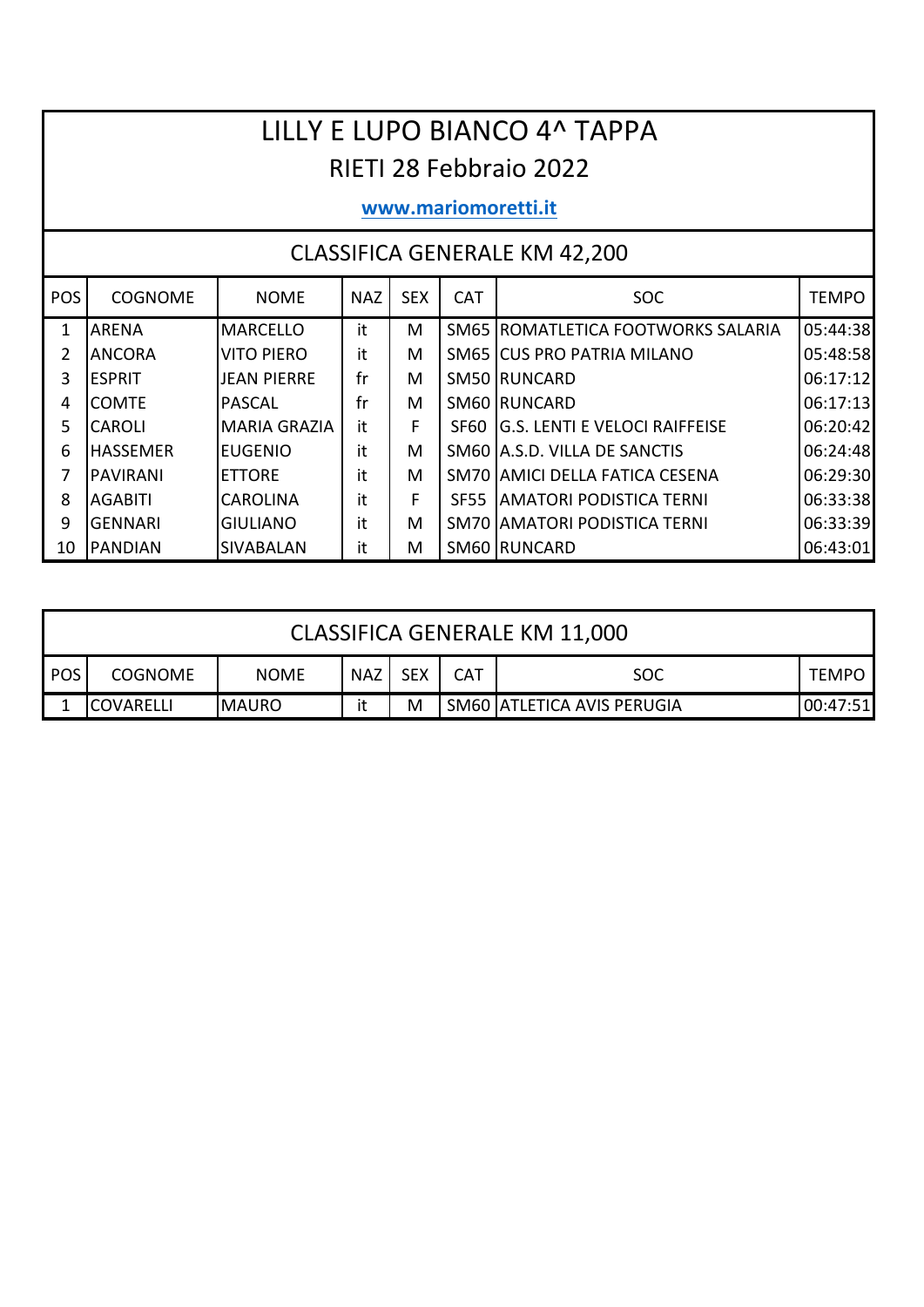# LILLY E LUPO BIANCO 5^ TAPPA RIETI 1 Marzo 2022

#### www.mariomoretti.it

| <b>POS</b> | <b>COGNOME</b>  | <b>NOME</b>       | <b>NAZ</b> | <b>SEX</b> | <b>CAT</b> | <b>SOC</b>                           | <b>TEMPO</b> |
|------------|-----------------|-------------------|------------|------------|------------|--------------------------------------|--------------|
|            | RANZUGLIA       | <b>GIULIA</b>     | it         | F          |            | SF40 A.S.D. PODISTICA VALMISA        | 04:42:02     |
| 2          | <b>IPICA</b>    | <b>SEBASTIANO</b> | it         | M          |            | SM65 RUNCARD                         | 05:40:56     |
| 3          | <b>PAVIRANI</b> | <b>ETTORE</b>     | it         | M          |            | SM70 AMICI DELLA FATICA CESENA       | 06:04:42     |
| 4          | <b>ARENA</b>    | <b>IMARCELLO</b>  | it         | M          |            | SM65 ROMATLETICA FOOTWORKS SALARIA   | 06:14:26     |
| 5          | <b>ANCORA</b>   | VITO PIFRO        | it         | M          |            | SM65 CUS PRO PATRIA MILANO           | 06:17:12     |
| 6          | <b>AGABITI</b>  | <b>CAROLINA</b>   | it         | F          |            | <b>SF55 LAMATORI PODISTICA TERNI</b> | 06:48:01     |
|            | <b>GENNARI</b>  | IGIULIANO         | it         | м          |            | SM70 AMATORI PODISTICA TERNI         | 06:48:02     |
| 8          | <b>PANDIAN</b>  | <b>SIVABALAN</b>  | it         | M          |            | SM60 RUNCARD                         | 06:56:18     |
| 9          | <b>LUCIDI</b>   | <b>GIORDANO</b>   | it         | Μ          |            | SM70 TERZO TEMPO TRAIL               | 06:59:52     |

|            | <b>CLASSIFICA GENERALE KM 13,000</b>                                                      |  |  |  |  |  |  |  |  |  |  |  |
|------------|-------------------------------------------------------------------------------------------|--|--|--|--|--|--|--|--|--|--|--|
| <b>POS</b> | NAZ SEX<br><b>NOME</b><br><b>CAT</b><br><b>COGNOME</b><br><b>TEMPO</b><br>SOC             |  |  |  |  |  |  |  |  |  |  |  |
|            | SM60   ATLETICA AVIS PERUGIA<br><b>IMAURO</b><br>it<br>M<br><b>ICOVARELLI</b><br>00:58:06 |  |  |  |  |  |  |  |  |  |  |  |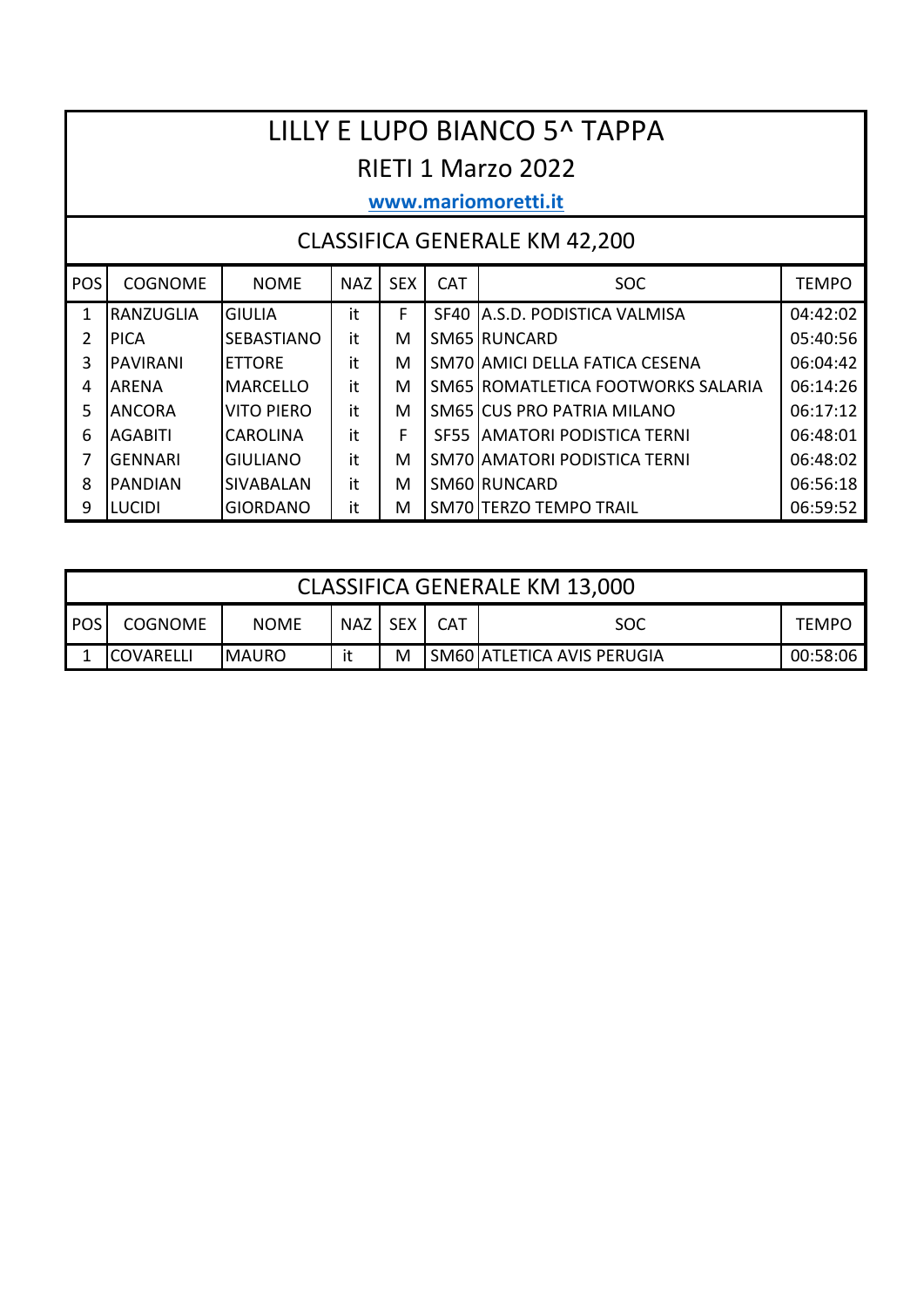# LILLY E LUPO BIANCO 6^ TAPPA RIETI 2 Marzo 2022

#### www.mariomoretti.it

| <b>POS</b> | <b>COGNOME</b>     | <b>NOME</b>      | <b>NAZ</b> | <b>SEX</b> | <b>CAT</b> | SOC.                                        | <b>TEMPO</b> |
|------------|--------------------|------------------|------------|------------|------------|---------------------------------------------|--------------|
|            | <b>RANZUGLIA</b>   | <b>GIULIA</b>    | it         |            |            | SF40 A.S.D. PODISTICA VALMISA               | 04:32:30     |
| 2          | <b>IFIORUCCI</b>   | <b>IFAUSTO</b>   | it         | M          |            | SM65 A.S.D. G.P. MONTI DELLA TOLFA L'AIRONE | 04:54:58     |
| 3          | <b>ARFNA</b>       | <b>MARCELLO</b>  | it         | м          |            | SM65 ROMATLETICA FOOTWORKS SALARIA          | 05:35:50     |
| 4          | <b>DI SABATINO</b> | <b>GIORGIO</b>   | it         | м          |            | SM50 A.S.D. G.P. MONTI DELLA TOLFA L'AIRONE | 05:36:24     |
| 5.         | IANCORA            | VITO PIFRO       | it         | м          |            | SM65 CUS PRO PATRIA MILANO                  | 05:43:54     |
| 6          | <b>PAVIRANI</b>    | <b>ETTORE</b>    | it         | м          |            | SM70 AMICI DELLA FATICA CESENA              | 06:31:54     |
|            | IGFNNARI           | <b>GIULIANO</b>  | it         | м          |            | SM70 AMATORI PODISTICA TERNI                | 06:49:40     |
| 8          | <b>AGABITI</b>     | <b>CAROLINA</b>  | it         | F          |            | SF55 AMATORI PODISTICA TERNI                | 06:49:41     |
| 9          | <b>IPANDIAN</b>    | <b>SIVABALAN</b> | it         | M          |            | SM60 RUNCARD                                | 07:26:24     |

|     | <b>CLASSIFICA GENERALE KM 11,000</b>                                                                  |              |    |   |  |                            |          |  |  |  |  |  |  |
|-----|-------------------------------------------------------------------------------------------------------|--------------|----|---|--|----------------------------|----------|--|--|--|--|--|--|
| POS | <b>SEX</b><br><b>CAT</b><br><b>NAZ</b><br><b>COGNOME</b><br><b>NOME</b><br><b>SOC</b><br><b>TEMPO</b> |              |    |   |  |                            |          |  |  |  |  |  |  |
|     | <b>ICOVARELLI</b>                                                                                     | <b>MAURO</b> | it | M |  | SM60 ATLETICA AVIS PERUGIA | 00:46:34 |  |  |  |  |  |  |
|     | SM55 A.S.D. CITTADUCALE RUNNERS CLUB<br>it<br>00:48:20<br><b>IVINCENZO</b><br>M<br><b>ICOLLETI</b>    |              |    |   |  |                            |          |  |  |  |  |  |  |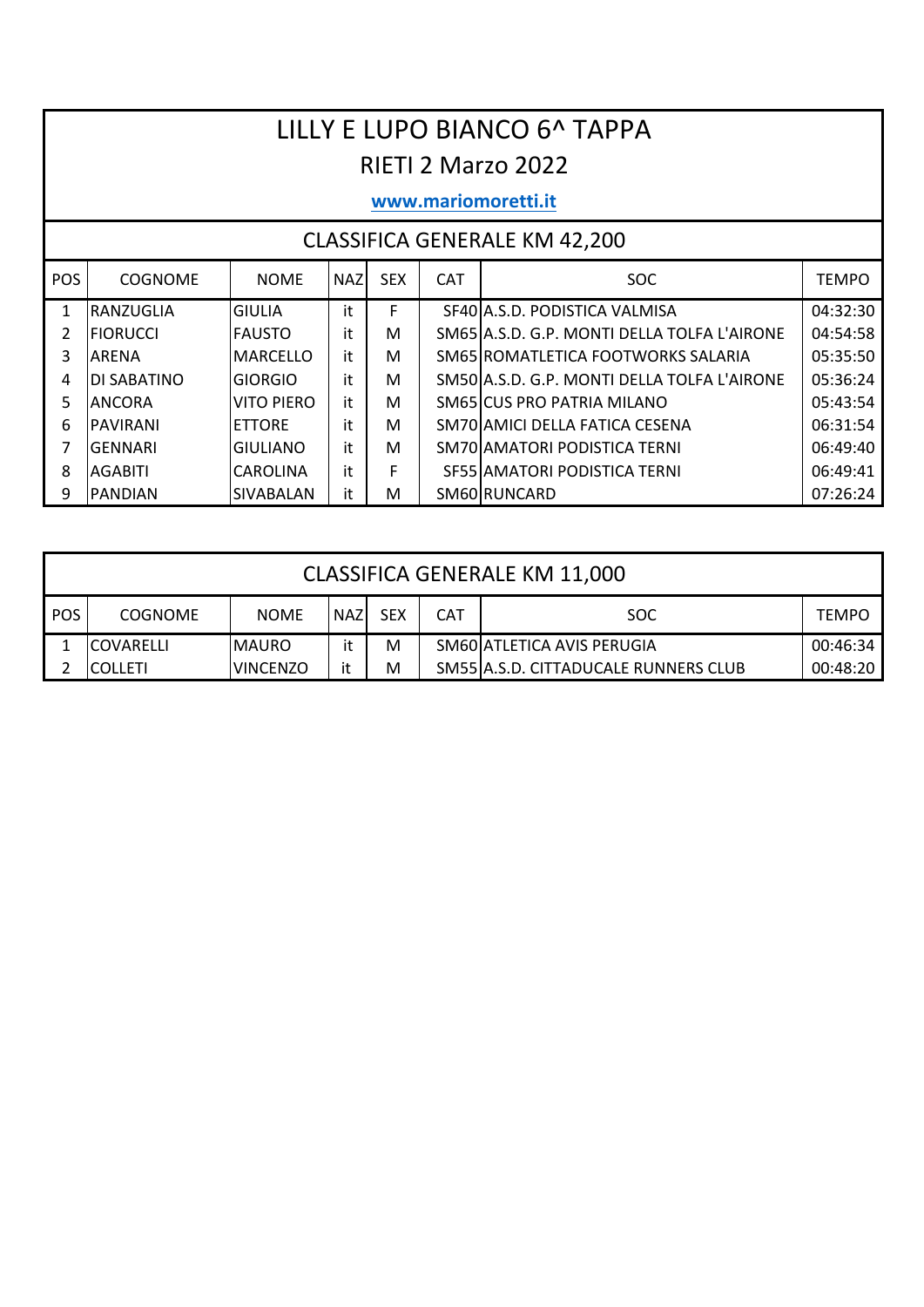# LILLY E LUPO BIANCO 7^ TAPPA RIETI 3 Marzo 2022

## **www.mariomoretti.it**

| <b>POS</b> | <b>COGNOME</b>  | <b>NOME</b>       | <b>NAZ</b> | <b>SEX</b> | <b>CAT</b>  | SOC.                             | <b>TEMPO</b> |
|------------|-----------------|-------------------|------------|------------|-------------|----------------------------------|--------------|
| 1          | <b>ARENA</b>    | <b>MARCELLO</b>   | it         | M          | SM65        | ROMATLETICA FOOTWORKS SALARIA    | 05:39:14     |
| 2          | <b>PAVIRANI</b> | <b>ETTORE</b>     | it         | M          | SM70        | <b>AMICI DELLA FATICA CESENA</b> | 05:51:32     |
| 3          | <b>ANCORA</b>   | <b>VITO PIERO</b> | it         | M          | <b>SM65</b> | <b>ICUS PRO PATRIA MILANO</b>    | 06:13:44     |
| 4          | <b>AGABITI</b>  | <b>CAROLINA</b>   | it         | F          | <b>SF55</b> | <b>AMATORI PODISTICA TERNI</b>   | 06:53:16     |
| 5          | <b>GENNARI</b>  | <b>GIULIANO</b>   | it         | M          | SM70        | <b>AMATORI PODISTICA TERNI</b>   | 06:53:17     |
| 6          | <b>PANDIAN</b>  | <b>SIVABALAN</b>  | it         | M          | <b>SM60</b> | RUNCARD                          | 06:53:18     |

|       | CLASSIFICA GENERALE KM 13.000                                                   |             |            |            |            |            |       |  |  |  |  |  |
|-------|---------------------------------------------------------------------------------|-------------|------------|------------|------------|------------|-------|--|--|--|--|--|
| POS I | <b>COGNOME</b>                                                                  | <b>NOME</b> | <b>NAZ</b> | <b>SEX</b> | <b>CAT</b> | <b>SOC</b> | TEMPO |  |  |  |  |  |
|       | SM60 ATLETICA AVIS PERUGIA<br>M<br>it<br><b>COVARELLI</b><br>IMAURO<br>00:56:22 |             |            |            |            |            |       |  |  |  |  |  |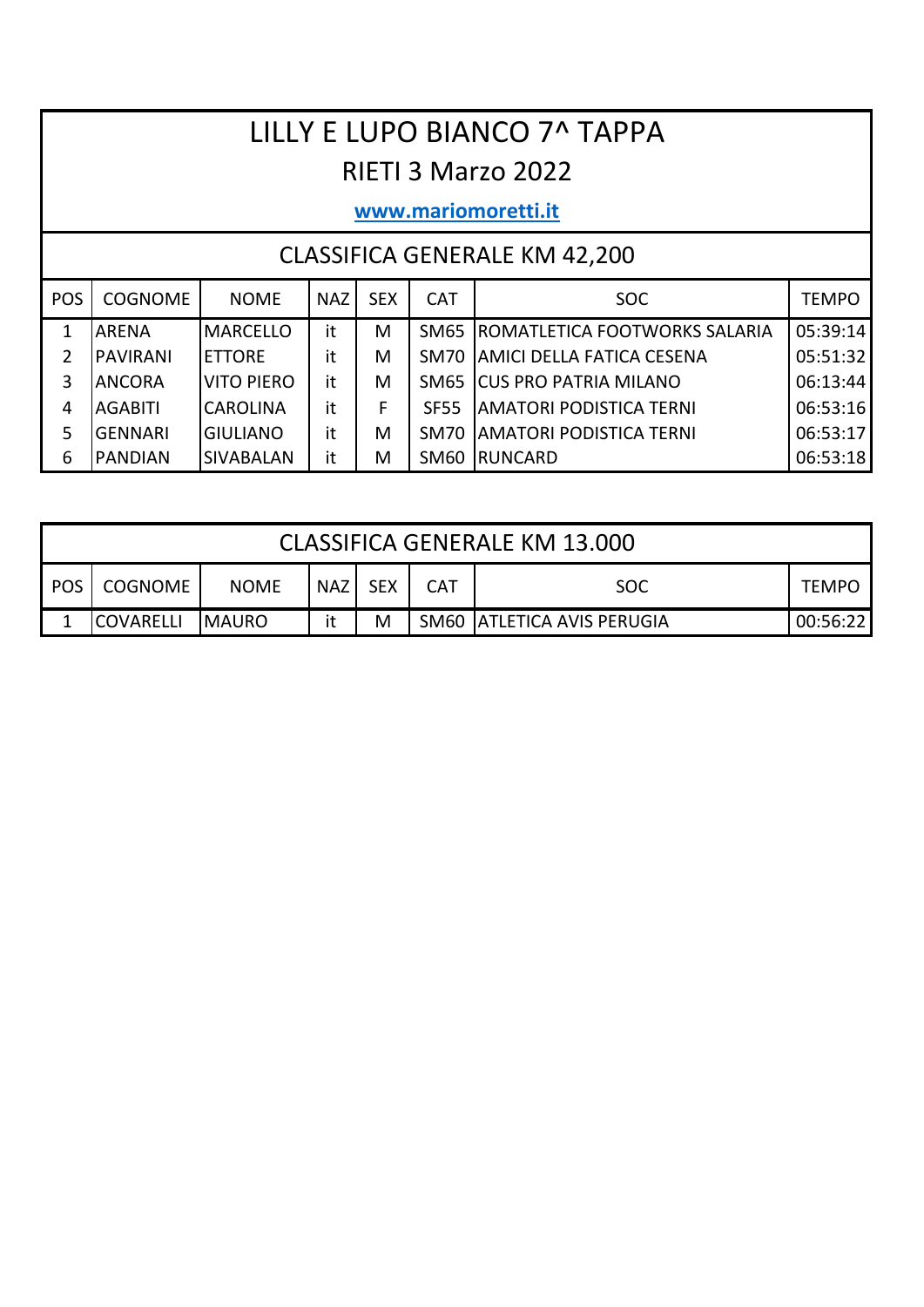# LILLY E LUPO BIANCO 8^ TAPPA RIETI 4 Marzo 2022

### **www.mariomoretti.it**

| <b>POS</b> | <b>COGNOME</b>  | <b>NOME</b>       | <b>NAZ</b> | <b>SEX</b> | <b>CAT</b>  | <b>SOC</b>                            | TEMPO    |
|------------|-----------------|-------------------|------------|------------|-------------|---------------------------------------|----------|
| 1          | <b>PICA</b>     | <b>SEBASTIANO</b> | it         | М          | SM65        | <b>IRUNCARD</b>                       | 05:25:50 |
| 2          | <b>ARENA</b>    | <b>MARCELLO</b>   | it         | M          | SM65        | <b>IROMATLETICA FOOTWORKS SALARIA</b> | 06:23:46 |
| 3          | <b>PAVIRANI</b> | <b>IETTORE</b>    | it         | М          | SM70        | IAMICI DELLA FATICA CESENA            | 06:42:42 |
| 4          | <b>ANCORA</b>   | <b>VITO PIERO</b> | it         | М          | SM65        | <b>CUS PRO PATRIA MILANO</b>          | 06:47:42 |
|            | <b>PANDIAN</b>  | <b>SIVABALAN</b>  | it         | M          | <b>SM60</b> | <b>IRUNCARD</b>                       | 06:55:26 |
| 6          | <b>AGABITI</b>  | ICAROLINA         | it         | F          | <b>SF55</b> | AMATORI PODISTICA TERNI               | 06:59:18 |
|            | IGENNARI        | <b>GIULIANO</b>   | it         | М          | SM70        | AMATORI PODISTICA TERNI               | 06:59:19 |

| <b>CLASSIFICA GENERALE KM 11,000</b> |                  |                 |            |            |             |                            |              |  |  |
|--------------------------------------|------------------|-----------------|------------|------------|-------------|----------------------------|--------------|--|--|
| <b>POS</b>                           | <b>COGNOME</b>   | <b>NOME</b>     | <b>NAZ</b> | <b>SEX</b> | <b>CAT</b>  | <b>SOC</b>                 | <b>TEMPO</b> |  |  |
|                                      | <b>COVARELLI</b> | <b>MAURO</b>    | it         | М          |             | SM60 ATLETICA AVIS PERUGIA | 00:47:28     |  |  |
|                                      | <b>FANI</b>      | <b>FABRIZIO</b> | it         | M          | <b>SM50</b> | <b>GRUPPO MILLEPIEDI</b>   | 00:50:42     |  |  |